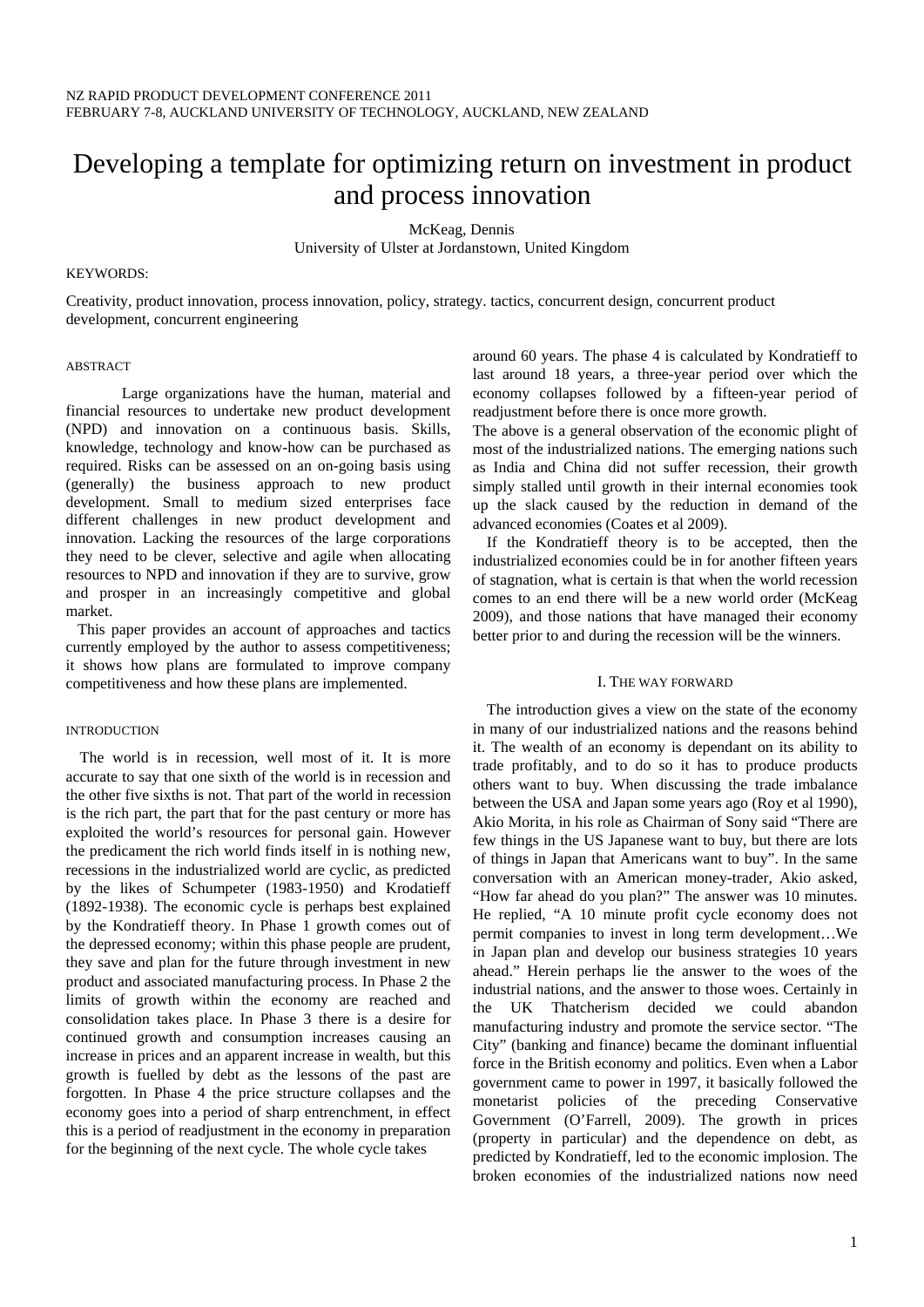long-term strategies to extricate themselves from their present dilemma.

Although there is no research known to the author to substantiate this next point, it is suggested that economies need to be balanced, and the service sector (including banking and finance) should be sufficiently large, and managed in such a way as to support the wealth generating sectors of the economy they service. A case in point is the Chinese economy, which is now the world's third largest economy based primarily on manufacture and trade in manufactured goods, now has the world's third largest stock exchange.

The preceding points on the economy are to put into context the environment within which business needs to develop and grow in the coming ten to fifteen years. All economies are based on a mix of businesses, but the predominant business units are Small and Medium Size Enterprises (SME's) and it is from these that most economies see the future growth, job and wealth creation opportunities (Sherman, 2010).

 National economies need exports to offset the downturn in the internal economy and to generate foreign currency. This means they need to be producing goods and to a much lesser extent services others wish to buy. But what should the businesses be based on? It can be argued that there are four ways of creating wealth, hunting, mineral resources, agriculture and manufacture. A small economy like that in Iceland can survive on hunting fish (or could before they believed the future lay in banking and finance). An economy like that in Australia can largely survive and prosper based on extracting and selling its natural resources such as coal and iron ore. The New Zealand economy could be primarily based on agriculture and secondary processing of agricultural prime produce into high added value food products. There is clear evidence of significant and sustainable increases in the world prices of prime agricultural produce such as grain (USAID, 2005) and meat (Innovation Measurement, 2008), driven by the demand of the (industrial) developing nations such as China and India. People in the growing economies, with their newfound wealth, are purchasing goods within world market and are competing for it on price; the competition is driving up prices to the benefit of the producer nations. There is every reason to believe that in the medium to long term the trend in price inflation of agricultural produce, both primary and secondary, will continue. However for industrialized nations with a high population density, and a high population in relation to natural resources, the primary means of creating wealth will be trade in manufactured goods. Secondary processing of prime agricultural produce is manufacturing, as is secondary processing of mineral resources and fish, so the trend should be for all nations to grow their manufacturing base as a means of generating wealth. To take up Akio Morita's point when discussing trade between Japan and USA, it is the responsibility of each nation to produce goods that people in other nations want to buy, if individually each is to generate wealth and prosper, such is the nature of international trade. It follows that the ability of nations to trade profitable is dependant on the collective ability of manufacturers within its national boundaries to produce goods those in other nations wish to buy.

# II. INNOVATION, THE BASIS OF SUSTAINABLE WEALTH **GENERATION**

#### *A. The economic argument for innovation*

The basis of economic growth has been shown to depend on five factors:

- 1. Additional labour
- 2. Improved quality of labour through education, training and experience
- 3. Added capital through investment
- 4. The rate of productivity of capital
- 5. Real Cost Reduction (for example through technical change, change in total factory productivity)

Additional labor means output is proportional to the labor employed. Education and training will improve the quality and productivity of labor through enhanced knowledge and understanding, in particular as it relates to cognitive, technical and physical skills. Adding to capital stock through investment, like adding to the labor force, increases output in proportion to the added capital. To achieve a high real rate of economic return as result of capital investment means that capital must have been invested in something different or differently from what went before. Finally generating real cost reductions means doing things differently.

As a general rule, once efficiencies and productivity improvements have been achieved, there is little else that can be achieved to improve the finances of a company and by implication the economy of a country. However growth in GDP is statistically better than economic theories can predict (Innovation measurement, 2008). This "unexplained" growth has relatively recently been identified for what it really is, innovation, and the growth is not steady state. The economy of a country is the sum total of the economic well being of all the businesses that make up that economy. Within each entity in the economy there is not steady state improvement across all businesses, rather "churning" is taking place whereby new businesses are formed, some improve, some decline and others disappear. The successful economies are those where the quality of labor continues to improve, and where innovation statistically flourishes (Federal Reserve Bank of Dallas, 2010).

# *B. An approach for planning SME business around innovation*

As a result of over 30 years research, design, development and innovation experience working predominantly with SME's, an approach evolved for embedding innovation in SME's. This approach was embedded within an engineering SME with very positive results (McKeag and McKnight, 2010). The approach is based on defining company policy, developing strategy (or strategies) in support of company policy, and developing a product (process and/or system) plan in support of the strategic plan(s), It can be summarized as follows:

1) Company Policy: this should be based on innovation and redefined along the following lines: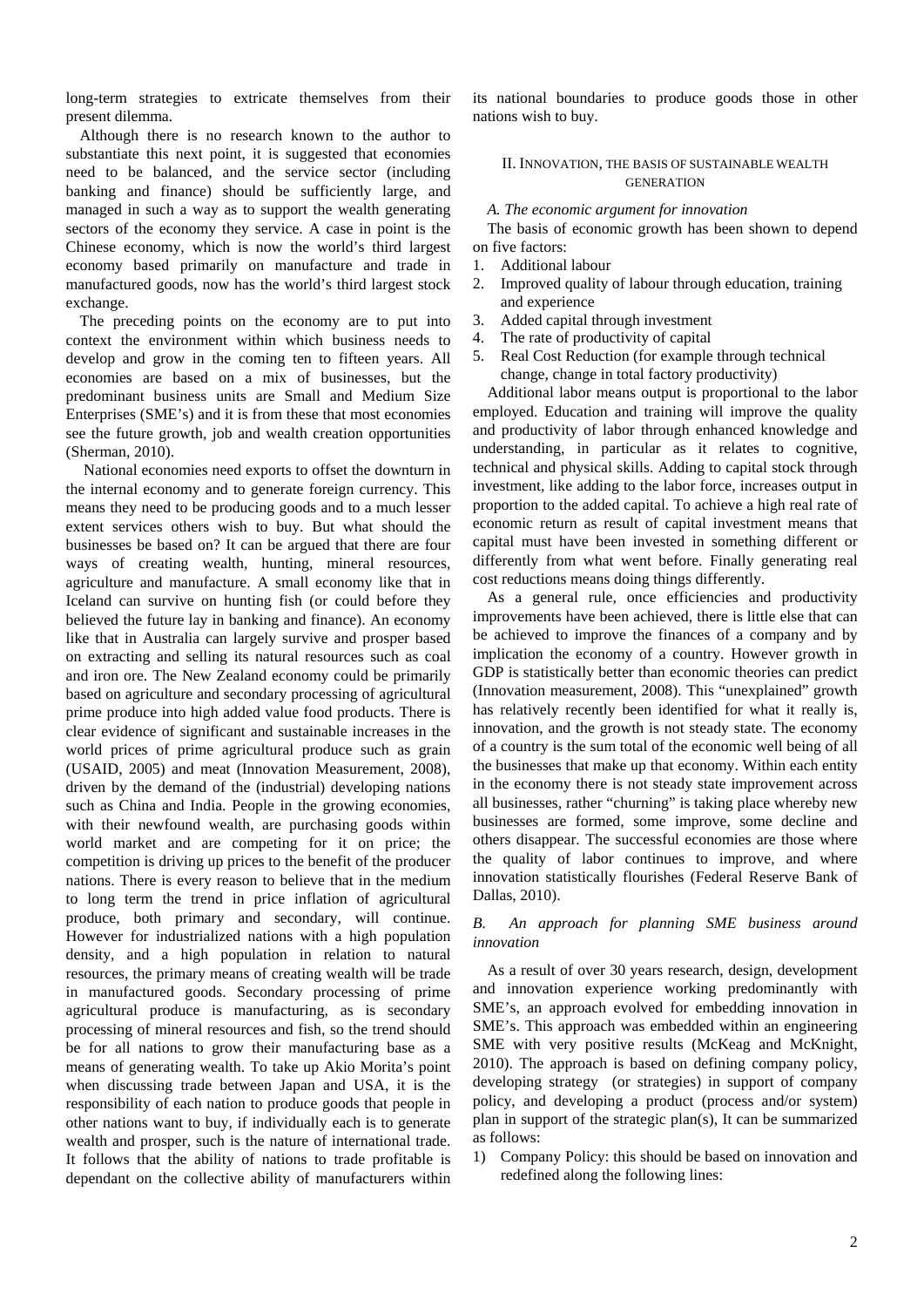- a) Continuous innovation in all products, services and systems
- b) Continuous improvement in product quality and all company business operations
- c) Continuous improvement in knowledge and skills through on-going staff and personal development
- 2) Company Strategy: This should be defined and developed, Freeman's categories (Freeman, 1982) is a good comprehensive starting point:
	- a) Offensive: Designed to achieve technical and market leadership
	- b) Defensive: Being a good "second" and letting the offensive strategy based companies make the mistakes
	- c) Imitative: Competing in mature markets with "cloned" products
	- d) Dependent: Generally within a supply chain
	- e) Traditional: Based on the supply of "mature" and "ageing" products for which there continues to be a market
	- f) Opportunist: Respond to an opportunity based on the manufacturing capability of the company, perhaps supply of a niche market product not necessarily in the producers line of business
- 3) Product Plan: This should be formulated using the following guidelines:
	- a) Relatively high technology in product or process
	- b) Own brand products with high relative advantage
	- c) Standard product range if high in exports
	- d) Customized products if high in home sales
	- e) Continuous incremental product development
	- f) Excellent sales organization
	- g) Own channels of distribution and control of channels of distribution

The Booze, Allen and Hamilton product categories (Booz et al, 1982), converted into innovation format (Table 1), have been found to be a good guide in helping to identify the type of innovation required and where it fits into overall company strategy and policy. Product strategy should inform both strategic planning and policy making, and this should be an evolving scenario.

| Booze, Allen and Hamilton   | <b>Corresponding Innovation</b> |
|-----------------------------|---------------------------------|
| <b>Product Category</b>     | Category                        |
| New-to-the-world products   | Radical innovation              |
| New product lines           | Company innovation              |
| Additions to existing lines | Evolutionary innovation         |
| Improvements and revisions  | Incremental innovation          |
| to existing products        |                                 |
| Repositionings              | Marketing innovation            |
| Cost reductions             | Organizational innovation       |

Table 1: Booze, Allen & Hamilton product categories translated into corresponding innovation categories

This approach is being developed and is evolving to meet the needs of SME's in many manufacturing sectors. The work in embedding this type of approach in SME's is current and will no doubt be reported on some time in the future.

*C. Identifying opportunities for innovation using creativity* 

In recent years a three-pronged approach has been developed to support SME's implement innovation throughout their organizations, and the approach is under evolutionary development. The three stages of the approach can be explained as follows:

- 1) Taking the approach outlined in McKeag and McKnight and as summarized in section IIB above, a one-day policy/strategy session is conducted with the directors, senior management and decision makers from the company, and possibly including representatives of subcontractors and suppliers; this group is normally referred to as "The Policy Group". The purpose is to:
	- a) Critically examine company policy and redefine it based on their actual and anticipated business
	- b) Identify a company strategy or combination of strategies that could make them more competitive in their market
	- c) Get the policy group to identify relative strengths and weaknesses of the company with regard to innovation, identify the innovation effort required across the company, and what the balance of effort (and investment) should be between categories.
- 2) Hold a one-day session based on design creativity approaches and techniques, which can vary but the following sequence has been found to generate good original results:
	- a) Have the policy group analyze a past company innovation using "The Process of Invention" (Usher, 1954), sometimes known as The Creative Process, and in particular determine the characteristics of the key people behind the innovation.
	- b) Get members of the policy group to identify innovation opportunities for solving problems known to them and using the initial stages of "The Design Process"(BS7000, 1989), one objective being to identify creative design methods they are already using intuitively.
	- c) The next exercise helps the policy group identify "Associative Thinking Techniques" they are already using intuitively, and using the techniques to help generate ideas for solving a problem identified in 2b.
	- d) Finally the technique known as "User Trip" is explained, and each individual is given the task of planning a user trip based on their role within the business, or the role of their product(s) in society. They have to undertake the user trip before the next meeting, and prepare a report on opportunities identified for presentation to the rest of the group.

3) The third phase is a one-day session based on use of creativity techniques to help the policy group identify ideas for commercially exploiting the innovation opportunities identified in phase 2, and in keeping with policy and strategy as identified in phase 1. The ideas are written on Post-It's, analyzed and categorized. A "mind map" based on ideas generated by the group is produced. Group member's award "stars" to the ideas they think are the best, and the ideas are then prioritized. The ideas are analyzed on a basis of commercial viability and technical feasibility and payback,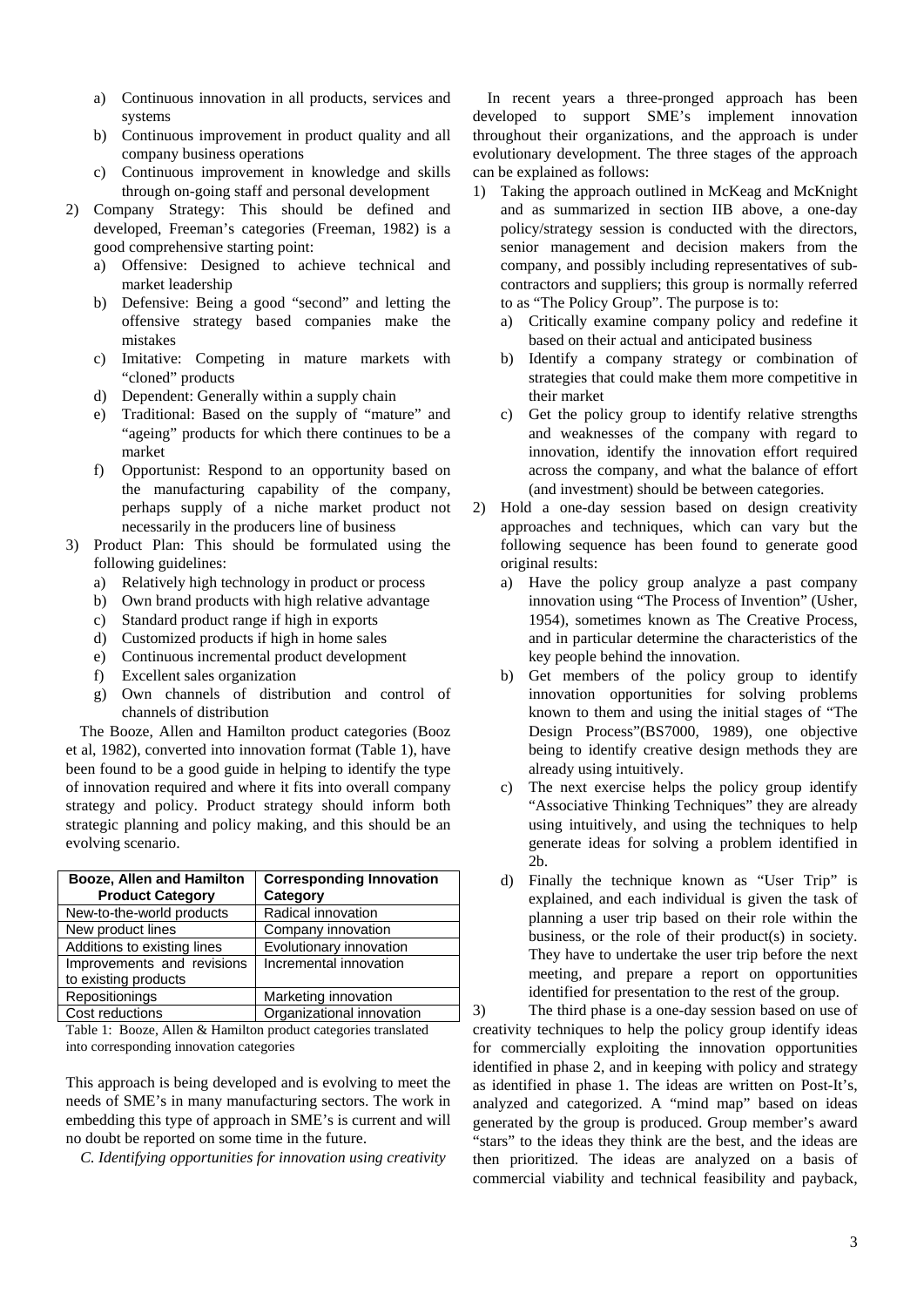and new product (process or system) innovation plan generated.

At the end of the three-day innovation activity (each day usually separated by a two-week gap), an SME will have generated between 30 and 50 commercially viable and technically feasible ideas. Some ideas can be implemented internally without further outside assistance. However it is generally found that for those requiring technological innovation in product and/or process, for those requiring originality and creativity in design, and for those requiring modern approaches to organization and management, ongoing support from the University is required. The support is generally based on a grant aided collaborative research program, technology or knowledge transfer program. Most collaborative programs are between two and four man years duration. Each project will have defined aims and objectives.

A postgraduate is generally recruited by the University to work full time within the sponsoring company on the project. While working on the project the post graduates get one half day per week direct supervision and support from an academic supervisor and daily support from an industrial supervisor. In addition ten percent of project time is set aside for training and development to help the postgraduate deliver the project in line with objectives as agreed between the company and the University. Where projects are of four manyears duration it is common practice to recruit two postgraduates to work on different aspects of the project or two different but complementary projects.

A review of past knowledge and technology transfer programs between academic and industry was carried out earlier in 2010 by independent consultants acting on behalf of the Irish Government. The objective was to determine, in the light of the austerity measures being undertaken by the Government following the collapse in the economy, whether or not funding of such projects should continue. The report found that the payback on investment was on average fifteen to one (Verbal Report, 2010). The Government has subsequently increased investment in collaborative technology based programs between academia and industry.

# *D. Embedding creativity and innovation in SME's*

The tactics of embedding creativity and innovation in industry requires a much more long-term approach. The exercise outlined above is valuable in that it creates the basis of plans for the way forward. Design is a plan for intervention, but it is only when intervention takes place that change occurs. In the experience of the author, such plans need to be based on a "rolling" long-term (generally five year) program, and need to be adaptable to new and emerging technology and market conditions, as well as new opportunities resulting from latent need identified as a consequence of the newfound creativity within the business.

Embedding creativity and innovation within an SME is normally based on a grant aided technology transfer program, with further supported through government training and research grants mainly to the company. The technology transfer program is inevitably based on an identified company need to improve competitiveness. This may be a new technology in product or process, a need to improve price competitiveness, a new product opportunity or an identified latent need in the market requiring original and creative thinking. Whatever the basis of the project, tactically planning incorporates a number of generic requirements:

- a) Preparation of a work-plan that will see the project become commercial reality
- b) Identify the type of the manpower resources required for the project, the mismatch between current workforce skills and those required, and incorporate a (re) training program into the work-plan.
- c) Identify new materials and production technology required and make plans to have these embedded within the company at the appropriate time.
- d) Based on the need for creativity and innovation to be embedded within the company, identify the most appropriate organizational structure to facilitate the new company policy and strategy.
- e) Put in place financial plans to pay for the resources needed for all other plans.
- f) Put in place management plans to ensure the company remains focused on its business, and the strategic and tactical plans in place are implemented

 This phase comprising policy definition, strategic planning and product planning is the strategy phase. The second or tactical phase is where change actually takes place.

#### III. REFLECTING ON EXPERIENCE

 University/industry collaboration on innovation should not be viewed as consultancy. Consultancy generally involves "experts" being brought in to solve a problem but their expertise departs with them. In technology transfer initiatives between university and industry, the expertise of academia is embedded within the company, so competitiveness is improved. However it is not one-way traffic, too many academics work from textbooks and have little first hand knowledge or understanding of private sector industry. The collaboration enables academics to keep abreast of developments in the real world and ensure the training, education and research they provide is relevant to the needs of their community.

 It is an observation that textbook approaches to innovation do not work except in the specific conditions under which they were prescribed or identified. Good approaches to innovation learn from the past, assess the present, look to the future, and on a basis of creativity in the context of innovation, design for the future.

 In technology transfer programs, the "agent of change" or "facilitator" is predominantly the postgraduate recruited onto the program as a full time university employee. In 75% of cases the postgraduate, at the end of the program, is recruited onto full time company staff, thereby the expertise developed in that individual is retained and continuity of the aims and objectives of the program maintained.

 Most projects are based on cost reduction or new product programs or both. This is in keeping with observations made many years ago when working with rival automotive multinationals on technology transfer programs (Headings,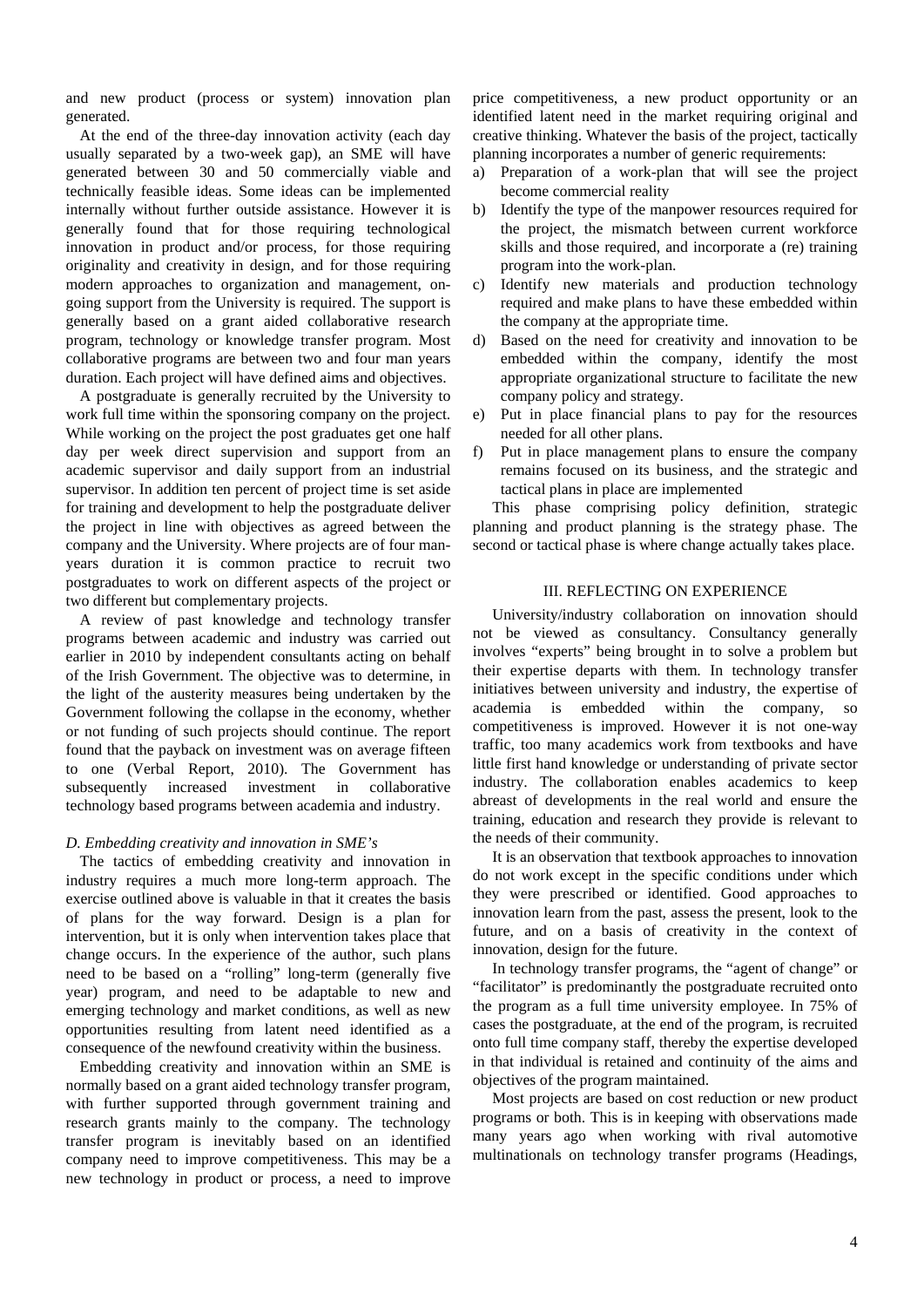1982). All new projects were referred to as "cost saving proposals" and fitted into one of three categories:

- New product programs
- Engineering change
- Reduce manufacturing costs

In today's world the more correct terminology would be "improving competitiveness" or "continuous improvement programs", however the three categories of competitiveness improvement or continuous improvement are still relevant. The New Product Programs and Engineering Change categories are fairly self-explanatory. The "Reduce Manufacturing Costs" category is perhaps less selfexplanatory but for most companies it is the area where competitiveness can be improved throughout the business.

 Experience demonstrates that most companies are open to new product programs and introduction of engineering (technology) change. However, from a cultural perspective, the area of cost reduction is the most difficult to address because it means change in organizational structure, methods of working and skills. In the context of UK and Irish companies, it has been calculated that on a basis of prime costs, industry is competitive with the best in the world. However where companies loose out is in the area of indirect (labor) costs. Best practice puts indirect costs as 30% of prime costs, however in the authors experience the norm in the British Isles is around 80%. In effect too many people are employed undertaking unnecessary non added value tasks. This is a reflection of bureaucracy (generally under the guise of management and administration) in industry. In the last century the entrepreneurial (by implication innovation) function was seen as unnecessary and in its stead arose the professional and managerial class (Schramm, 2006). In his paper Schramm goes on to state that "Bureaucracy is, in its essence, a means of communication whose purpose is to reduce risk" and "The wrenching reform of American manufacturing led to what we now recognize as nonhierarchical or "flat" organizations".

 The points made by Schramm are in keeping with observations made by the author in working with SME's over many years. The least innovative companies tend to be those with a "rigid" hierarchical structure and "box-ticking" bureaucracy. Innovation requires people to know and understand rules and the reasons for them, and to be trained and developed so they know when to break the rules, take risks and embrace failure (Ford, 2009; Purves, 2008). In effect innovation is counter cultural to bureaucracy.

 The best technique for identification of non added value tasks and identification of other waste is Value Stream Mapping (Rother et al, 1999). Basically the technique requires that all actions in the current product lines be reproduced on a "current state map" together with the information flow. The current state map is analyzed and an idealized "future state map" of the product lines and associated information flow is produced. The opportunities for improvement are identified and, generally based on a Pareto analysis, prioritized and tackled using Kaizen techniques; the aim is to remove all non added value tasks and activities from the organization in terms of product flow and information flow. The technique gives clarity to the organization, costs are reduced and quality improved. In particular, information flow that has no bearing on product is identified and eliminated together with associated tasks. Everyone gets the correct information in robust format, those directly involved with product flow are empowered to take action; productivity and efficiency are improved.

 Many SME's have an authoritarian leadership that translates into a functional hierarchical structure. This is generally brought about because most SME's are family owned; the business is based on the idea of a founder who was an entrepreneur. Particularly when the business is passed to the second generation the entrepreneurial spirit has disappeared, and a hierarchical organizational structure is in place; bureaucracy thrives at the expense of innovation. In this scenario SME's have lost their main strategic weapon, the ability to be agile and responsive to new market conditions. The best organizational structure for SME's to adopt with the objective of fostering creativity and innovation is a loose matrix structure. In this organizational structure project responsibilities are intertwined with functional business responsibilities. Employees can give more or less time to projects running in parallel with their day-to-day responsibilities, depending on the phase the project is in, and their contribution to the project at that time. The project still needs to be managed, usually by the policy management group within the company (McKeag and Clarke, 1989).

Parallel working is considered an essential element in project management if projects are to be completed on time, to budget and to specification. Parallel working is particularly useful as a means of reducing lead time to market, but it also reinforces the need for communication, multidisciplinary team-working, and significantly reduces errors. It ensures that the views of all contributors to the program are taken on board at the earliest possible time, a comprehensive and agreed program specification is generated, resulting in fewer expensive and enforced changes downstream.

Parallel working usually comes under the generic headings of Concurrent Engineering or Simultaneous Engineering. These headings are however misleading. It is observed there are three generic types of project organization based on what the author regards as Concurrent Engineering, Concurrent Product Development and Concurrent design.

 Concurrent engineering is the term best used to explain the organization of one-off construction projects, such as bridge building and shipbuilding, where the architectural arrangement of modules is similar across new products but the design of the modules varies. In concurrent engineering the concept and layout design is decided at an early stage, and thereafter design and manufacture of the modules that make up the layout or architecture of the final design can continue in parallel.

 Concurrent design can best describe the design and manufacture of (usually complex) products that are manufactured in volume, automobile design and manufacture is an appropriate example of concurrent design. As is the case for concurrent engineering, after the concept and layout are decided, the design of individual modules that make the